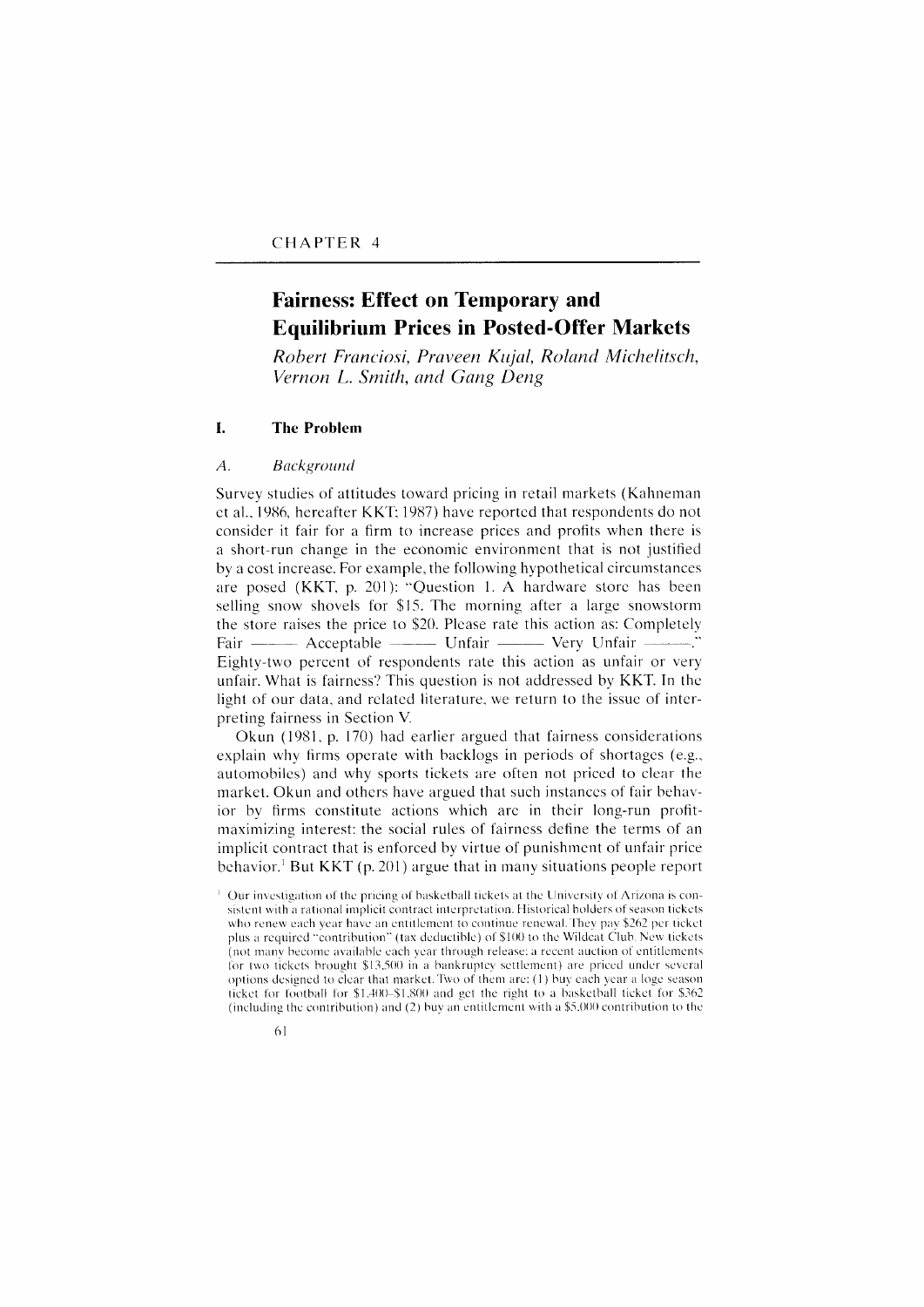that they would follow fair policies in the absence of enforcement through punishment. Thus people report that they would leave restaurant tips (about  $15\%$ ) even in cities they did not expect to visit again.<sup>2</sup> Respondents also report that they expect automobile repairmen to treat tourists and regular eustomers alike in spite of the differing possibilities for long-term punishment strategies  $(KKT, pp. 212-13)$ .

These considerations lead to the proposition that markets in which a firm makes pricing decisions that affect customers (e.g., posted prices in retail markets) will fail to clear if excess demand is not justified by increases in supplier costs  $(KKT, p. 213)$ . This is because of the principle of dual entitlements. under which customers have a right to the terms of a reference transaction. while the firm has a right to its reference proflt (Zajac, 19R5. pp. 139-41). Recent posted prices can serve to define the reference transaction (KKT, pp. 201-12). But people do adapt: "Psychological studies of adaption suggest that any stable state of affairs tends to become accepted eventually. at least in the sense that alternatives to it no longer come to mind. Terms of exchange that are initially seen as unfair may in time acquire the status of a reference transaction ... they adapt their views of fairness to the norms of actual behavior" (KKT, p. 203). These considerations imply that the short-run price response to excess demand will be sluggish in markets in which a price increase is not justified by an increase in unit supply cost; if the excess demand persists, only new higher prices are sustainable, and people will adapt by redefining the reference transaction. Thc equilibrium may still be that which is predicted from economic theory. **In** this chapter we assume that

Wildcat Club. Why is the \$100 contribution not included in the official price of the ticket? Verv simply. it gives the athletic department more hudget flexihility under state spending rules. The athletic department does not price all tickets to clear the market to avoid a feared firestorm of protest from the legislature, the alumni and the community who bought their tickets years earlier in loyal support of a less popular basketball program. Many of these individuals may feel that they have earned their implicit entitlement contraet. and many eontribute additional money lo university programs.

Although tipping in such situations has been described by KKT as due to a fairness ethic, it is important to realize that it is based on a widely accepted expectation that tipping is an exchange - a payment for service. The IRS considers tips an exchange and taxes the cmployer"s estimate as income. The powerful expectations that drive tipping are clear in the following incident involving one of us (Smith): Ten people go to a Mexican restaurant at the end of a conference day. No one leaves a tip in the belief that with groups of six or more an automatic 15% gratuity is included. The waiter follows the payer into the parking lot and demands to know what was wrong with the service? It was fine. But you left no tip. Wasn't a tip included in the bill? No. Forthwith he is given \$20. Upon reporting this experience in various seminar presentations. other such incidents of outraged waiters (blocking the exit door) and taxi drivers (hurling coins at a fleeing customer) are brought forward. Clearly, there is a strong mutual expectation that service requires a reward, which is recognized and taxed by the state. This is so whether or not an exchange will be repeated.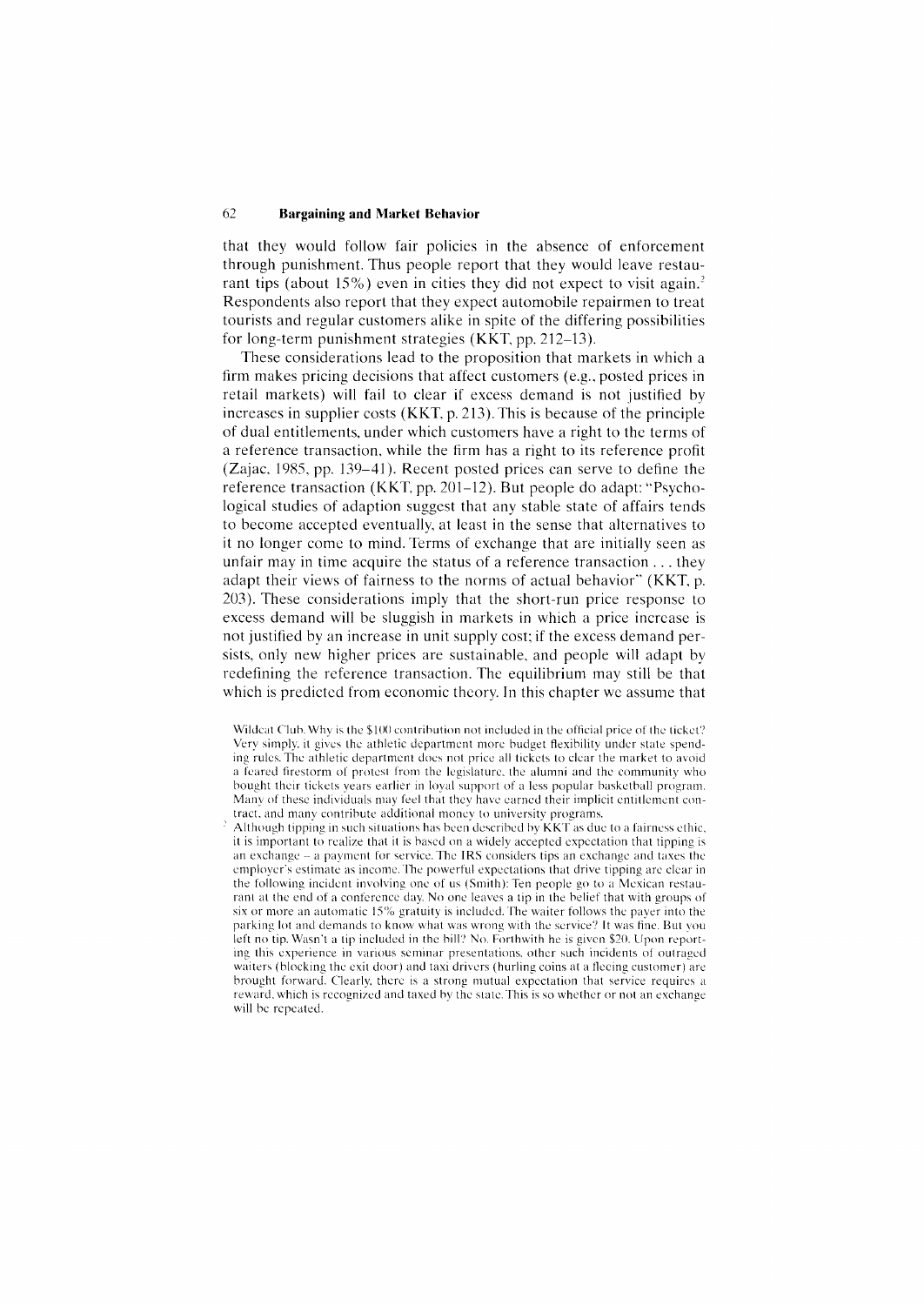the hypothesized short-run failure of markets to clear depends upon buyers knowing that increased profits would result from the higher prices. **In** the absence of such information, buyers do not have a common reason for resisting the actions.

#### *B. Question 1 Responses: Market Effects*

In order to better understand the responses to KKT's Question 1, we conducted two variations on it. First, we noticcd two features of their question that seemed unusual. It used the words *fair* and *acceptable* within thc same instrument, prccluding the possibility that a situation might be judged unfair but nonetheless acceptable. Also, questionnaires normally allow respondents to register "'No Opinion." Consequently. in our first variation of Question l. everything was the same as in **KKT**  except that we removed the word *fair*, asking our respondents to please rate the store's action as: Completely Acceptable  $(29.7%)$  Acceptable  $(32.4\%)$  No Opinion  $(5.4\%)$  Unacceptable  $(27.0\%)$  Completely Unacceptable (5.4%). For  $N = 37$ , our results are shown in the parentheses. We get 32.4% who rate the action as Unacceptable or Completely Unacceptable. We use these results as a subject control for introducing a treatment change. Using a different sample of respondents from the same pool of undergraduates, our second variation of Question 1 posed the same situation, but added the sentence: "The store does this to prevent a stockout for its regular customers since another store has raised its price to \$20." Changes in the economic environment have implied consequences in the behavior of markets; our purpose was to express the sort of market consequence that might reasonably follow such a change.<sup>3</sup> The issue here is whether the store's response to market competition could serve to justify its action (in addition to KKT's postulate that people will accept a price increase, relative to a reference transaction. if it arises from an excess demand that is cost-justified). Our results for  $N$  $= 41$  are: Completely Acceptable  $(34.1\%)$  Acceptable  $(39.0\%)$  No Opinion  $(7.3\%)$  Unacceptable  $(19.5\%)$  Completely Unacceptable  $(0\%)$ .

When markets fail to clear at below-equilibrium prices, both buyers and sellers are hurt by the resulting stock-out approach to rationing. Sorne buvers, who would be submarginal at the equilibrium, can profltably buy at the disequilibrium price: this displaces intramarginal buyers for whom purchase is more profitable, with consequent losses of buyer profit (surplus). In particular, if we postulate KKT's local stores, one unfair consequence of not raising price is that some units are sold to crossover buyers who thereby displace sales to neighborhood customers. If the store refuses to sell to strangers (besides bcing actionable in court), it is vulnerable to the chargc that this is unfair to all who drive out of their way to buy at the lowest cost. Given a change from the reference baseline, all alternative policies are unfair to some subset of buyers.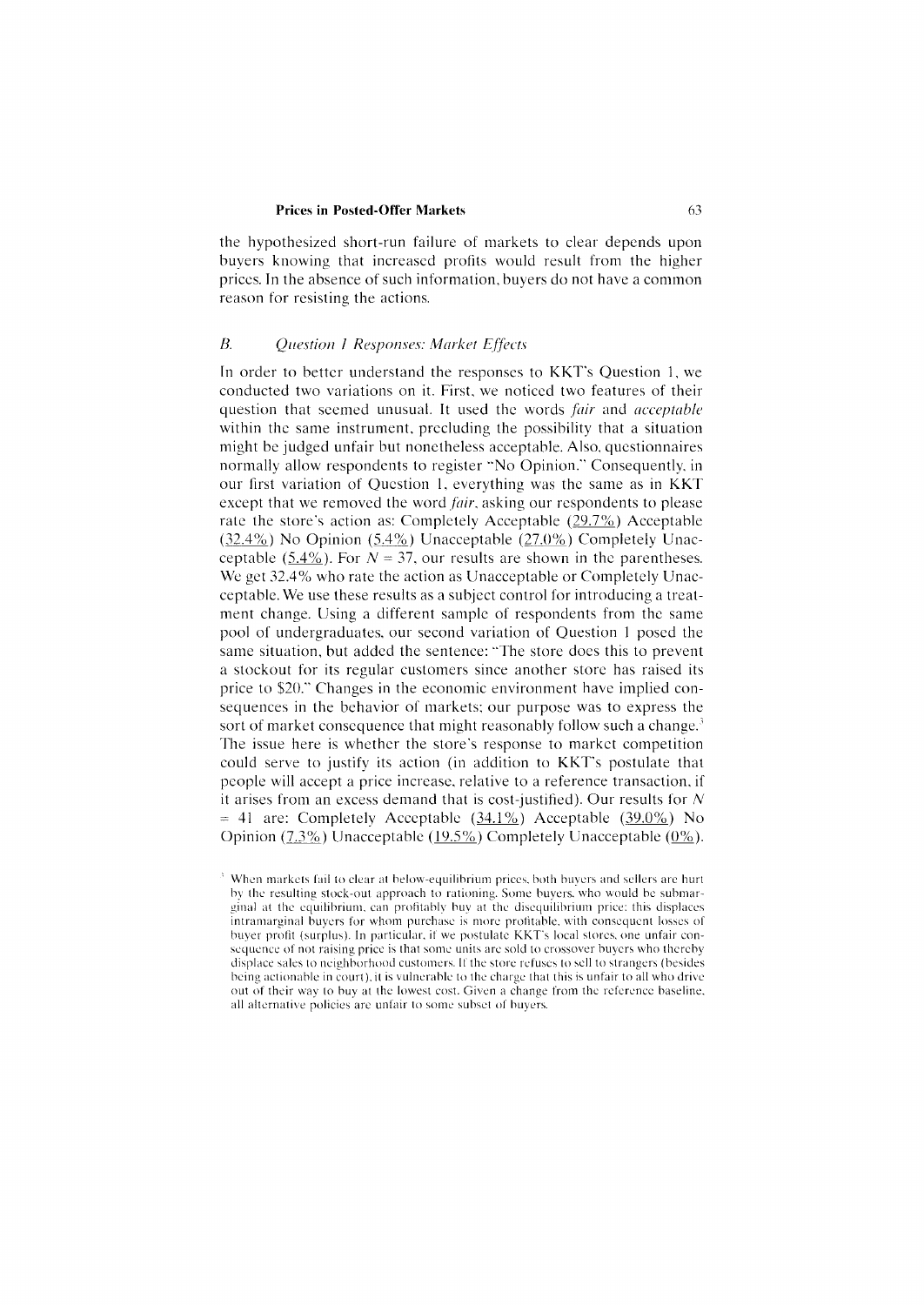With a market justification the percentage in the last two categories falls from 32.4 to 19.5%.

These data suggest the need for reward-motivated experiments. in a posted-offer market setting. to further explore the KKT hypothesis that subjects might trade off self-interested behavior against concerns of fairness.

# C. *Previous Experiments*

Kachelmeier et al. (1991 a: hereafter KLS) report laboratory experiments designed to measure the effect of the foregoing fairness considerations on actual price responses and convergence behavior in experimental markets using *huyer* posted bid pricing. In their environment. five buyers and five sellers trade for ten periods under stationary value/cost conditions. Buyers independently post bid prices. and sellers respond with individual sales by accepting bids. Then a change is introduced for a new ten-period sequence. In the first sequence, sellers are subject to a  $50\%$ profit tax such that. at the competitive equilibrium price and volume. the sellers' share of total surplus is exactly 50%. But in the second sequence of ten trading periods, the sellers'  $50\%$  profit tax is replaced by a  $20\%$ sales tax on each seller's revenue. The effect of this sales tax is to raise the previous marginal cost supply schedule,  $MC(q)$ , to 1.25  $MC(q)$ . This increases the competitive equilibrium price. lowers the volume. and increases the sellers' share of total profit. Each of three different information treatment conditions is replicated three times with different subjects  $(90$  subjects total):  $(1)$  seller marginal cost information is disclosed to all subjects;  $(2)$  the sellers' share of aggregate profit (surplus) is disclosed to alt subjects: (3) no marginal cost or profit information is disclosed. With profit disclosure, buyers are fully informed that, compared with the previous ten reference transactions periods. the change to a sales tax regime has shifted net surplus from buyers to sellers. With marginal cost disclosure, buyers are informed that prices must increase to cover the new seller costs. Consequently, profit disclosure focuses on the KKT principie that sellers are only entitled to their previous reference profit  $(i)$  is unfair for sellers to profit from the tax), whereas marginal cost disclosure reinforces the principie that any price increase is justified by a unit cost increase. The treatment with no marginal cost or profit disclosure provides experimental control. The prediction hypotheses. based on KKT, are as follows (KLS, p. 697).

H1: The initial price response to a change from an income to a sales tax will be greater under marginal cost disclosure than under profit disclosure.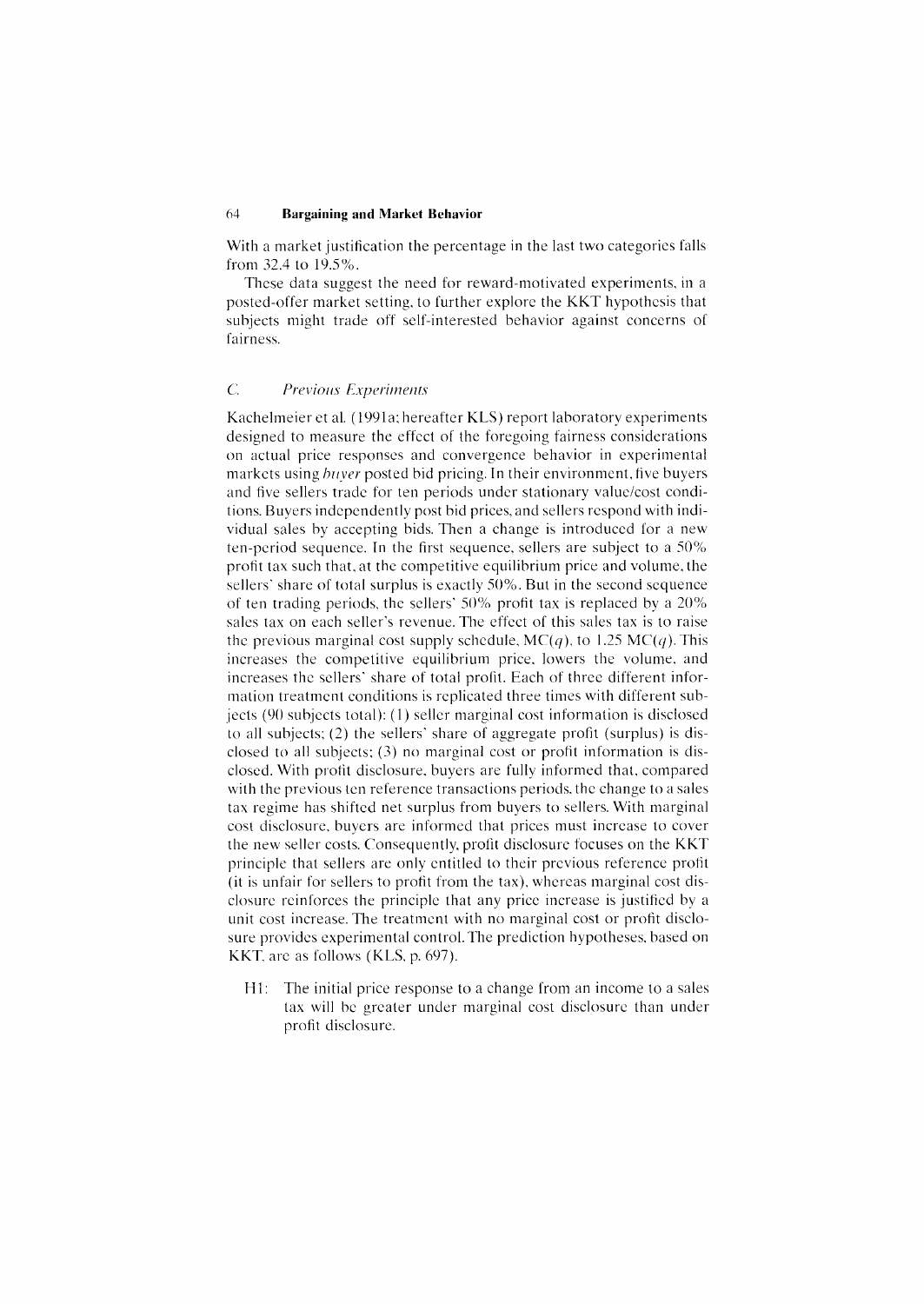Convergence over time relative to the baseline control experiments will be

- H2: faster under marginal cost disclosure;
- H3: slower under profit disclosure.

KLS report statistical support for all three hypotheses.<sup>4</sup> Our results for posted-offer pricing are completely consistent with those of KLS, except for some minor deviations in the efficiency results, which we discuss in Section III.

#### $\overline{D}$ Extension: Posted Bid Versus Posted Offer

The institution used by KLS is posted-bid pricing. "The trading rule allowed only buyers to propose prices" (KLS, p. 700). This was defended on the grounds of "intentional experimental artificiality." That is, since fairness directly concerns the perceptions and response of buyers, this device enables direct measurement of that response in terms of posted buying prices.

On this note, we propose to examine the robustness of the KLS results using the familiar retail institution in which sellers post prices to buyers. This institution is quite clearly the one that KKT have in mind in their consumer market examples (although they do discuss labor markets in which wage bids are made by firms). To wit: "For example, 68 percent of respondents said they would switch their patronage to a drugstore five minutes further away if the one closer to them raised its prices when a competitor was temporarily forced to close.... Retailers will have a substantial incentive to behave fairly if a large number of customers are prepared ... to avoid doing business with an unfair firm" (KKT, p. 212). Thus, customers will withhold demand from an unfair firm, and, anticipating this, the firm will have an incentive to price fairly. In the following experiments in which sellers independently post prices to the buyers, we can study not only buyer demand withholding behavior but also the sellers' indirect attitudes toward fairness as expressed in the prices they post to buyers. Of course, if sellers post lower prices under profit disclosure, we cannot know whether it is because they are being fair or because they are simply responding rationally to avoid expected punishment by buvers.

We employ the Novanet (Plato) posted-offer mechanism described by Ketcham et al. (1984), with the modification that, in the following

<sup>&</sup>lt;sup>4</sup> In a related study, Kachelmeier et al. (1991b) examine fairness using the oral doubleauction trading rules with a different experimental design and perspective. The basic result, however, a tendency for the fairness effect to dissipate over time, is the same. In this chapter, we use the design reported in KLS (1991a).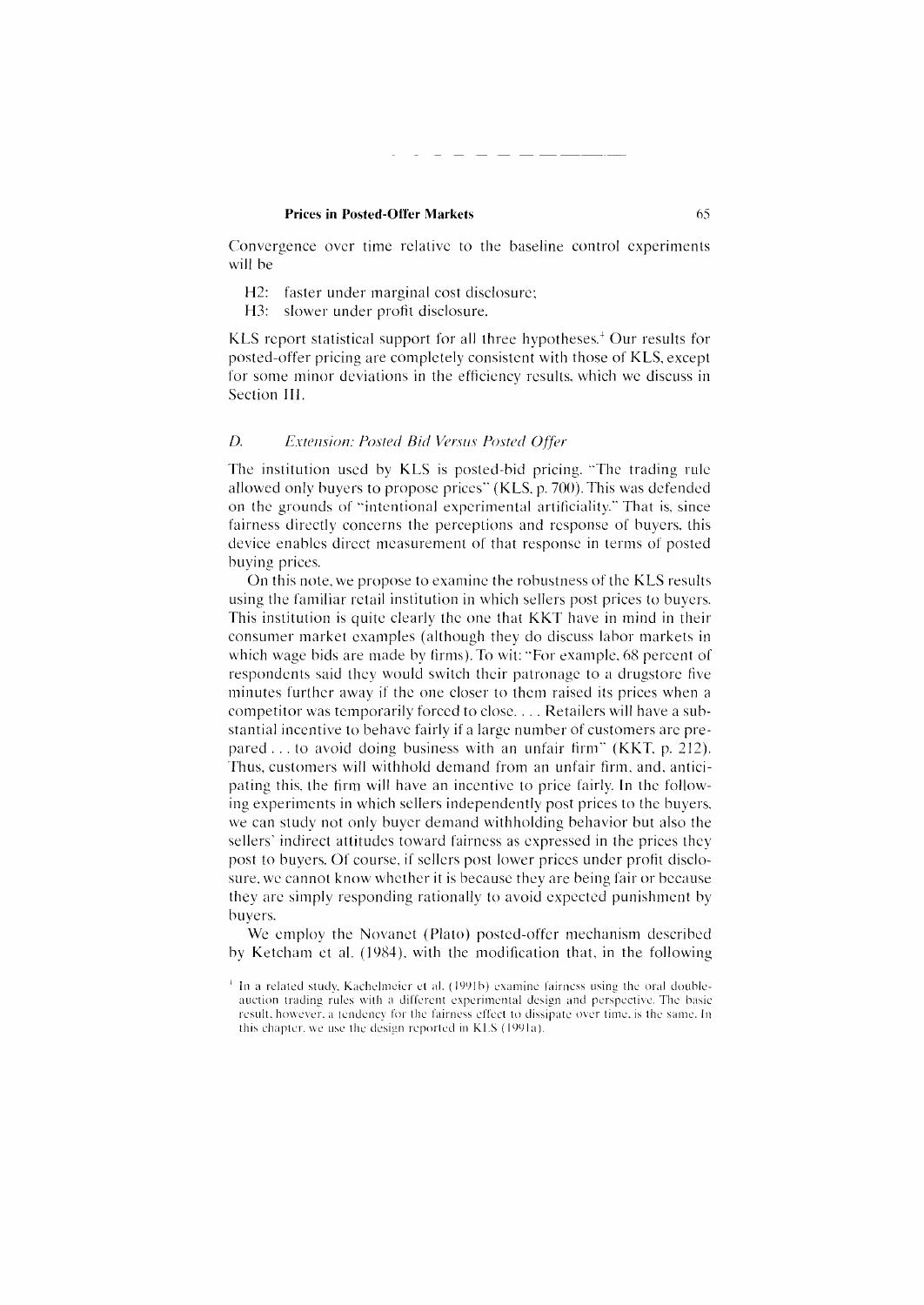66



FIGURE 4.1. Supply and demand environment. — MC sales tax; ...... MC profit tax: --- marginal values.

experiments, sellers could not see each other's prices after independently posting them in each period. This has the effect of reducing the ability of sellers to undercut each other's prices (i.e., by this procedure one expects to observe a purer and perhaps more persistent individual fairness response, thereby giving the KKT theory its best shot in the experimental market context). This is not to deny that markets may be more competitive when sellers observe each other's prices. Rather, our point is that the reported experiments control for this, and, if the effect of fairness disappears, then under this interpretation we have a stronger result. The effect of publicizing price information can always be studied using the experiments herein as a comparison control.

#### H. **Experimental Design**

Essentially, we used the same experimental design as in KLS. The information disclosure treatments are identical to those described in Section I. Our supply and demand environment, also identical with that of KLS, is shown in Figure 4.1 for both the profit tax regime in part one of the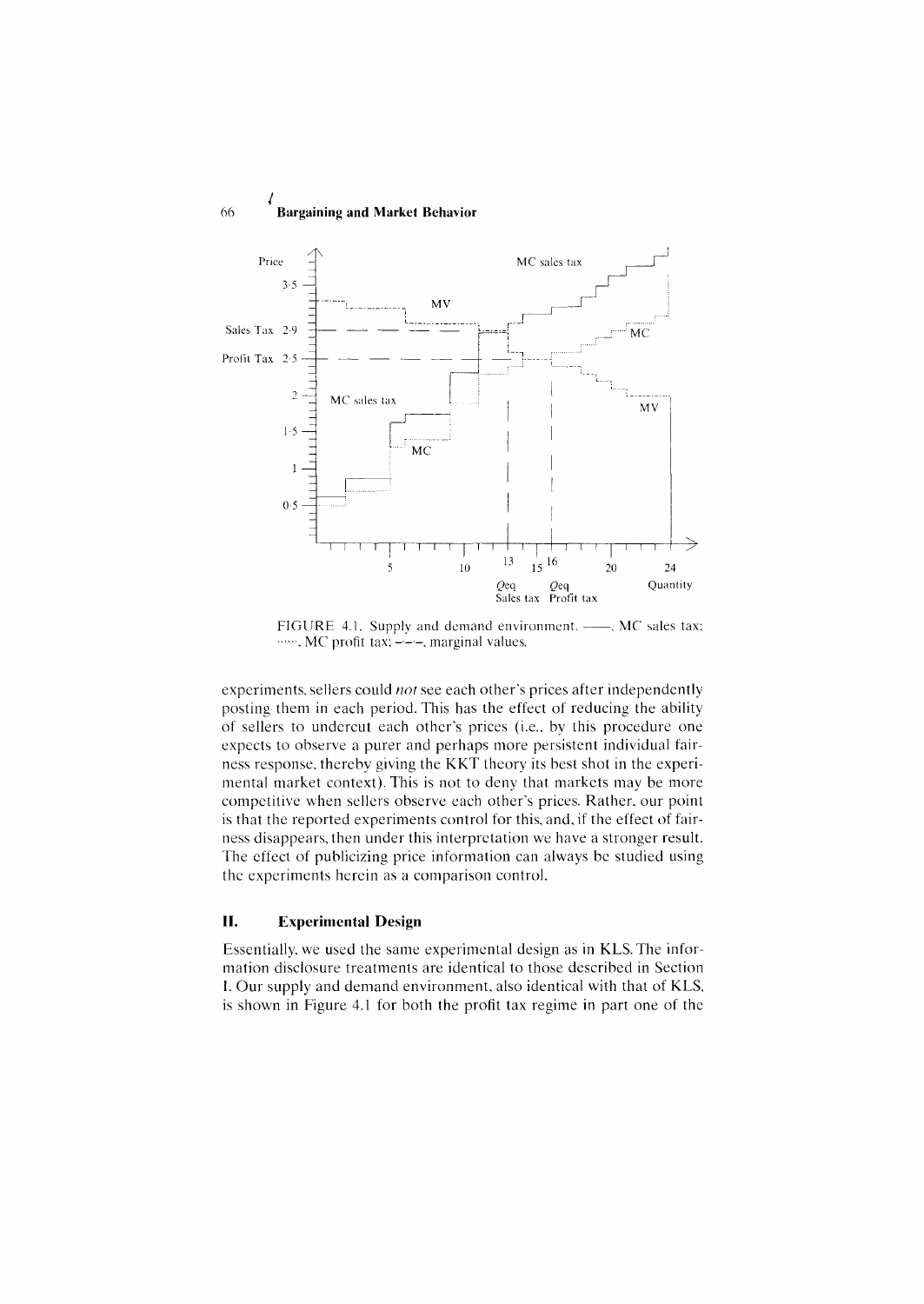experiment, and the sales tax regime in part two. Our design and procedures differed from KLS only in the following respects.

- 1. We used six buyers and six sellers, rather than five each. (This was to accommodate a second independent follow-on experiment that required 12 subjects.)
- 2. Each of the three treatment conditions. parts one and two, were replicated four times instead of three times (144 subjects total).
- 3. Two control experiments were run for 12 price/purchase periods in part one; the others were run for 10 periods. Two profit disclosure experiments were run for 20 periods in part two; the others were run for 10 periods. The two 10nger profit disclosure experiments allowed us to determine if any equilibrating tendencies continued after the first 10 periods.
- 4. Between parts one and two of their experiments. KLS scheduled a break allowing buyers and sellers to be separated (ostensibly to pay them privately) and given the required separate instructions for the part two. sales tax (no disclosure), regime. We did not do this but rather elected to simply pass out different instruction forms to buyers and to sellers in the control experiment: since everyone received paper, this disguised the different treatment of sellers. The instructions to buyers simply informed them that their redemption values in part two were the same as in part one. whereas sellers were told that starting in the next period they would pay a sales tax rather than a profits tax. Table 4.1 contains a summary of all handouts for the different information treatments which can be compared with the KLS procedures (pp.  $691-703$ ,  $715-16$ ).<sup>5</sup> Subjects earned nontrivial amounts of money. Payoffs for the experiments, which lasted usually between 2 and  $2\frac{1}{2}$  hours, ranged from \$8.75 to \$62.50, averaging about \$26 (\$3,700 total). These payoffs substantially exceeded our subjects' usual opportunity costs. For a survey of papers that have evaluated the importance of monetary rewards. see Smith and Walker (1993b).

### **111. Hypotheses and Experimental Results**

HI. In period 1, part two, the first period of trading under the sales tax regime. the KKT fairness argument will yield prices ordered as follows:

All forms and supplemental instructional handouts are available by writing to the authors (Smith).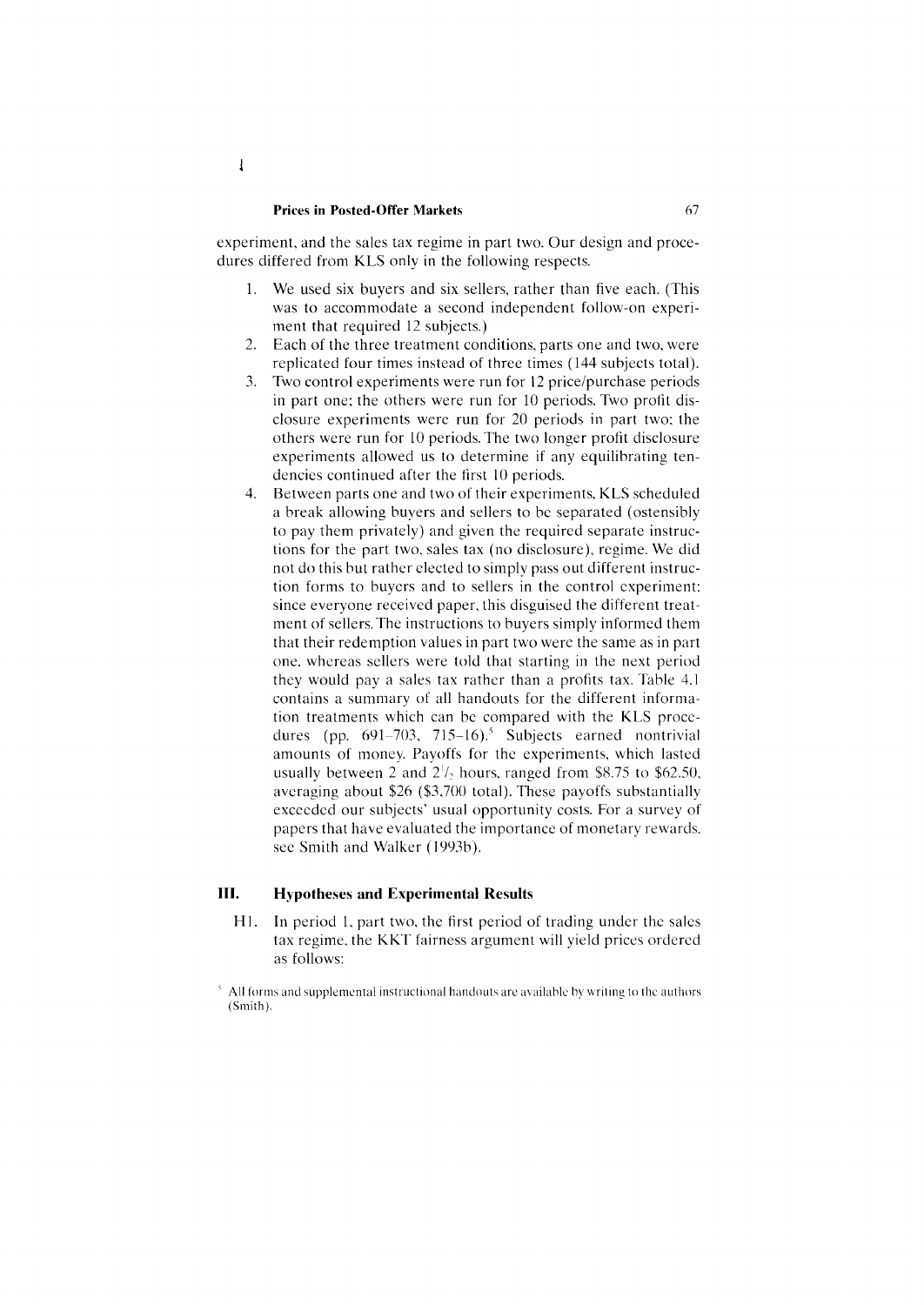|  |  | Table 4.1. <i>Handouts for fairness experiments</i> |
|--|--|-----------------------------------------------------|

|                                                                  | Control<br>experiment |    | Marginal cost<br>disclosure" |                | Profit<br>disclosure |                |
|------------------------------------------------------------------|-----------------------|----|------------------------------|----------------|----------------------|----------------|
|                                                                  | B                     | S  | B                            | S              | B                    | S              |
| First part of experiment                                         |                       |    |                              |                |                      |                |
| How a buyer calculates profit                                    |                       | Al | Αł                           | A1             | Αl                   | Αl             |
| How a seller calculates profit                                   | A2                    | A2 | A <sub>2</sub>               | A <sub>2</sub> | A <sub>2</sub>       | A <sub>2</sub> |
| Explanation and graph of profit tax                              |                       |    |                              |                | A <sub>3</sub>       | A <sub>3</sub> |
| Form: expected price, actual price, sellers'<br>share of profits |                       |    |                              |                | $\overline{4}$       | $\overline{4}$ |
| Second part of experiment                                        |                       |    |                              |                |                      |                |
| Notice: nothing changed <sup><math>h</math></sup>                | ΒI                    |    |                              |                |                      |                |
| Notice: new instructions                                         |                       | B2 |                              |                |                      |                |
| MC disclosure                                                    |                       |    | B3                           | <b>B3</b>      |                      |                |
| Explanation and graph of sales tax                               |                       |    |                              |                | B4                   | B4             |
| Form: expected price, actual price, sellers'<br>share of profits |                       |    |                              |                | 4                    | 4              |

B, buyers; S, sellers.

"Same as control experiment (no disclosure) in first part of experiment.

<sup>h</sup>Buyers were informed that their values are the same as in part one.

Prices (marginal cost disclosure) > Prices (no disclosure) > Prices (profit disclosure)

- H2. By period 10, part two, the prices under the various treatment conditions will be indistinguishable.
- H3. Under the profit disclosure treatment, the two experiments that continue for 20 periods in part two will show convergence to the competitive equilibrium.

The weighted mean contract price (each posted price is weighted by volume) for the four experiments in each information condition is shown plotted across all periods in both parts of the experiments in Figure 4.2. In part two, there is initially (period one) a clear separation of mean observed prices in accordance with H1. Under marginal cost, disclosure prices jump immediately to the new equilibrium, whereas under profit disclosure they do not change from their previous "reference transaction" level. By period 10, the mean price under all three information conditions has converged to near the new competitive equilibrium price (\$2.90). Finally, the two experiments that were extended for 20 periods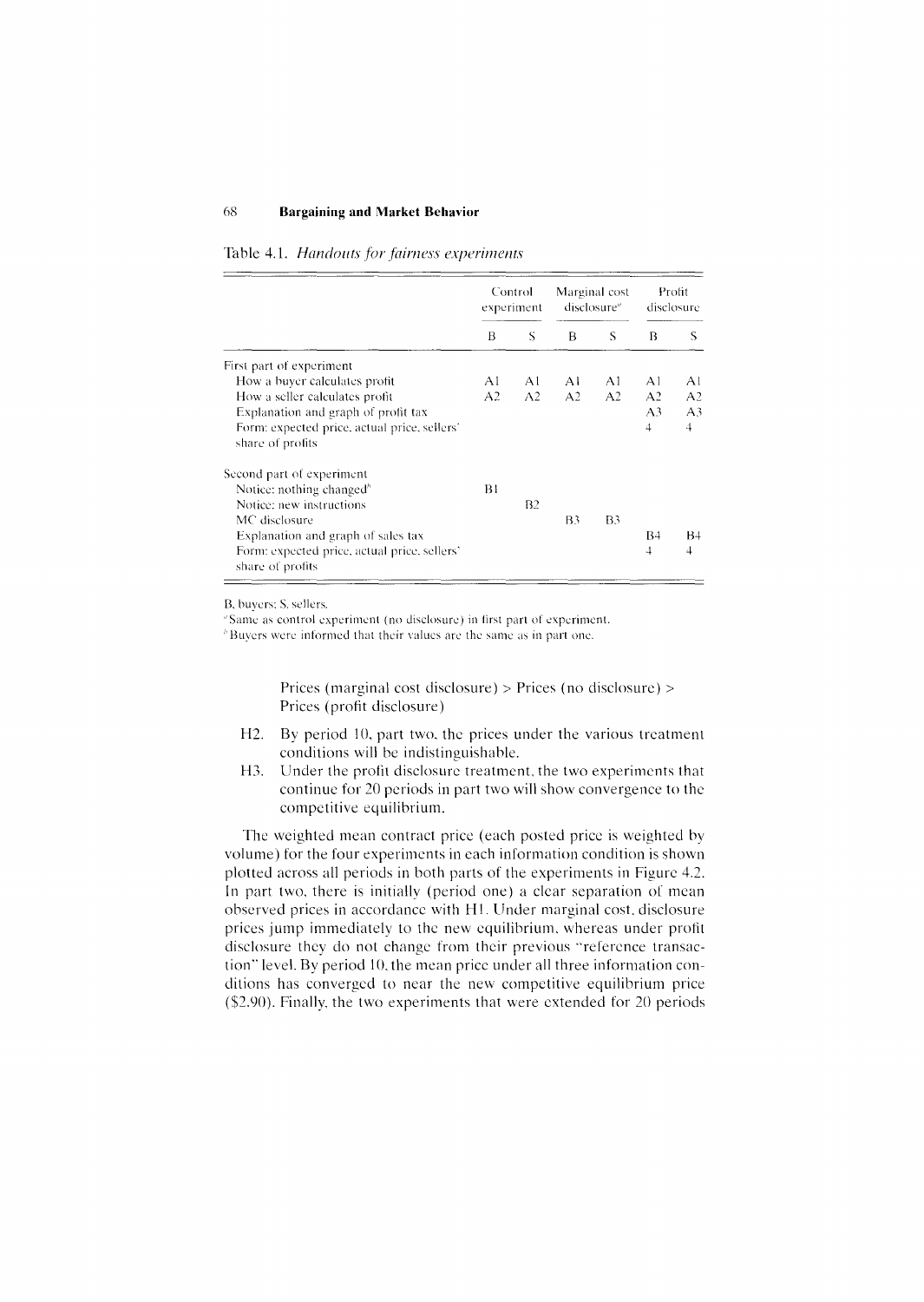

FIGURE 4.2. Mean contract prices: profit tax and sales tax. (a)  $\blacksquare$ , PRC: +, PRM: \*, PRP; (b)  $\Box$ . SAC: +, SAM: \*, SAP. The experiments have two stages. With (i) profit tax  $(pr)$ ; (ii) sales tax  $(sa)$ . (c), control;  $(m)$ , MC;  $(p)$ , profit disclosure.

in part two stabilize at slightly above the competitive equilibrium price in periods 11-20.

We test H1 and H2 using the nonparametric Jonckeere test that the samples (mean contract prices), of size  $m<sub>i</sub>(= 4)$ , are from an a priori ordering of  $n(= 3)$  distributions against the null alternative that the samples come from the same distribution. The Jonckeere test is a generalization of the one-tailed Wilcoxon test. For H1, we reject the null hypothesis with a test statistic  $J_1(3, 4) = 2.34$  ( $p = .01$ ). For H2, we are unable to reject the null hypothesis,  $J_2(3, 4) = -0.439$  ( $p = .33$ ).

In the profit tax regime (part one, periods  $1-12$ , Figure 4.2), although prices in all treatment conditions hover above the competitive equilibrium, prices are lowest under profit disclosure. The three series come together, however, by period ten. Consequently, even in the baseline series. with no reference transaction. initially we observe lower prices under protit disclosure. Profit disclosure blunts the profit-seeking behavior of sellers relative to the other experiments. But the effect of profit disclosure is even more striking under the sales tax regime. given the previous reference transactions in the baseline. The tendency of the "protit disclosure" price path to be below that of the "marginal cost" and "no disclosure" treatments is evident. but the control and marginal cost disclosure price paths are indistinguishable after the first three periods in part two.

In Table 4.2, we report the frequency with which demand is withheld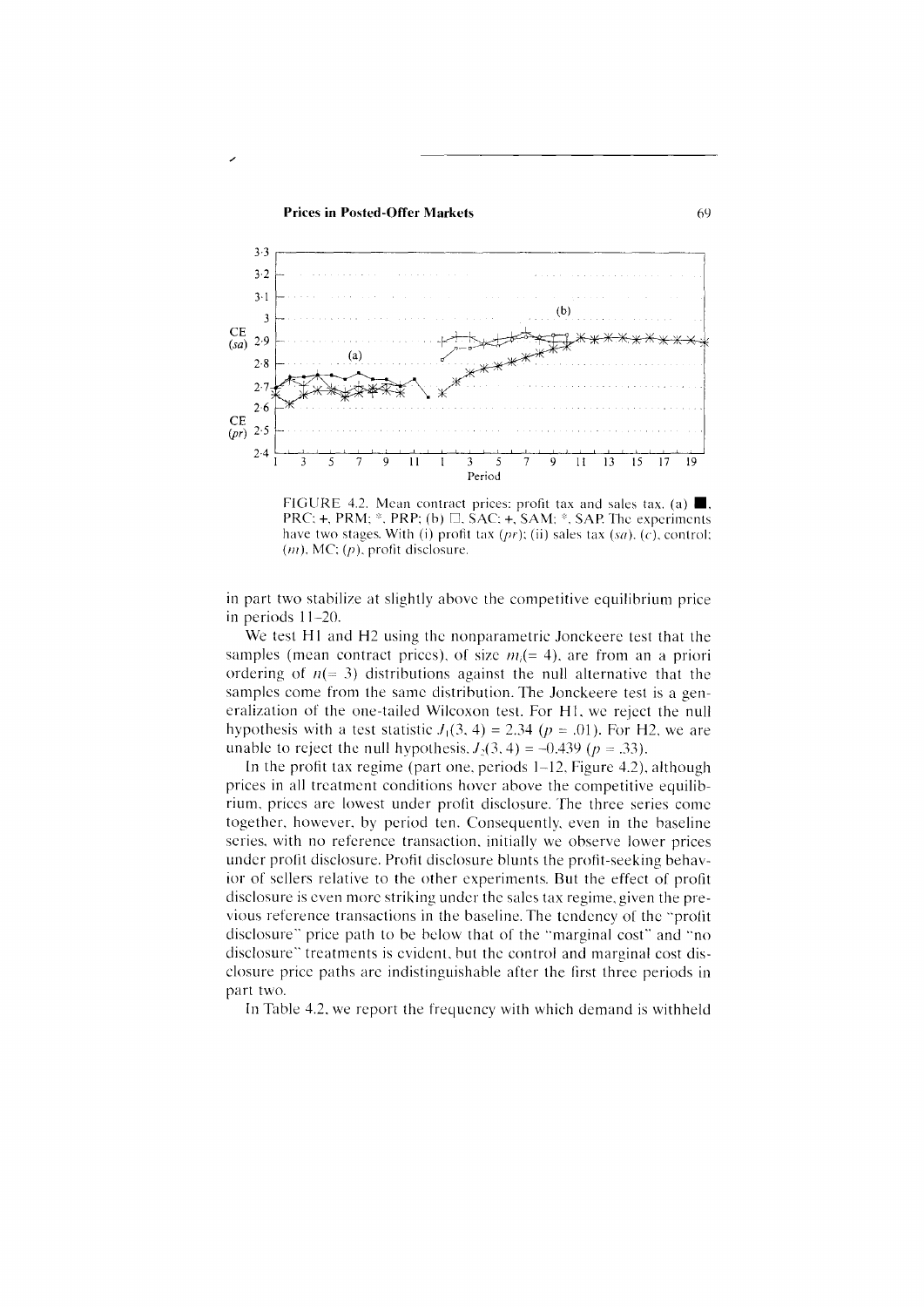Table 4.2. Buyer withholding by *treatment in fairness experiments* 

| Withholding | Control | MC disclosure | Profit disclosure | Sum. |
|-------------|---------|---------------|-------------------|------|
| Profit tax  |         |               |                   |      |
| Sales tax   |         |               | $23^{\circ}$      |      |

 $"22$  of these cases were in experiment SA4P and involved three buyers.





(underrevealed) by buyers. This frequency is determined by counting the number of instances in which each buyer fails to buy at a price equal to or below his/her redemption value. Although the incidence of withholding, in the profit disclosure treatment, is far greater in the sales tax regime (23) than in the profit tax regime (4). we saw 22 cases in one experiment! Furthermore. that experiment yielded mean prices below that of two other experiments. This observed withholding was an uncontrolled "treatment" variable. It is important to note that the mean posted prices in that experiment were *not higher* than in the other experiments with sales tax. On the contrary. in all periods they were *lower* than in two other experiments. and in the first period after the tax change they were the lowest of all. For the detailed price path, see Figure 4.3; the experiment in which the withholding occurred is SA4P. lt would appear that the tendency of sellers to post lower prices earlier but not later in the sequence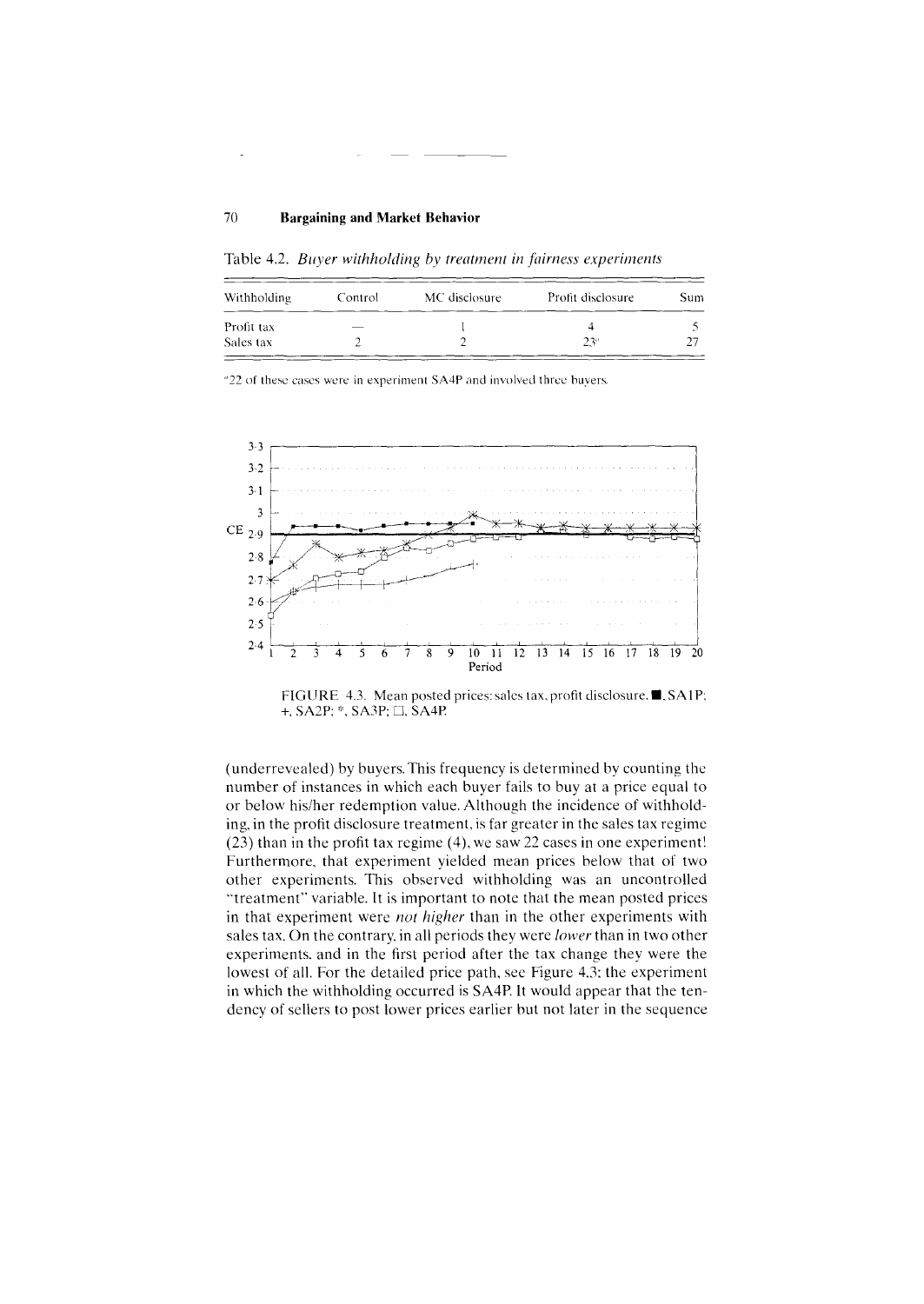of trading periods was the result of either seller fairness behavior or anticipation of strategic buyer withholding, not a response to buyer withholding.

Withholding did not significantly affect efficiencies, mainly because often (though not always) only marginal units were withheld. However, there is one efficiency difference between our experiments and KLS. One of their hypotheses was that "Profit information will lead to lower volume and lower market cfficiency than in either the cost-disclosure or no-disclosure markets" (KLS, p. 698), and they reported support for this hypothesis. Our data did not support this hypothesis. In only two periods (6 and 10) was the average efficiency and the trading volume in the profit disclosure experiments the lowest of all treatments. Similarly, we observed lower efficiency and trading volume in the marginal cost disclosure treatment than did KLS. Minor differences are to be expected because the microstructure of the institutions (rules) of trade are different. But overall the results reported by KLS are robust with respect to the change to posted-offer pricing.

# **IV. Discussion**

Economists and econometricians have long allowed that nonmonetary and noneconomic factors inftuence behavior, although the standard rational model has always been more prominent. The exceptions are implicit in concepts of external economies in consumption. Recent work (e.g., KKT) has shown how survey evidence can be used to study systematically, and categorize, a wide variety of behaviors that may deviate from the narrow interpretation of rational self-interested models of equilibrium behavior.

In this chapter, we studied the effect of alternative information disclosures on the prices posted by sellers subsequent to an exogenous increase in seller marginal costs (a sales tax). If, as argued by KKT, buyers are more receptive to price increases that appear to be cost justified than to price increases that increase profits aboye reference transaction levels. then, recognizing this, sellers will post lower prices under profit disclosure than under marginal cost disclosure. Over time, however, this discrepancy need not persist because, as KKT argue, actual (equilibrium) behavior may allow the estahlishment of a new reference transaction that does not violate social norms of fair behavior. Our results support this argument. Consequently, the prediction that equilibrium outcomes will reflect the rational behavior of standard economic models is supported, although the transition path to the new equilibrium is affected by such fairness considerations. This result is particularly strengthened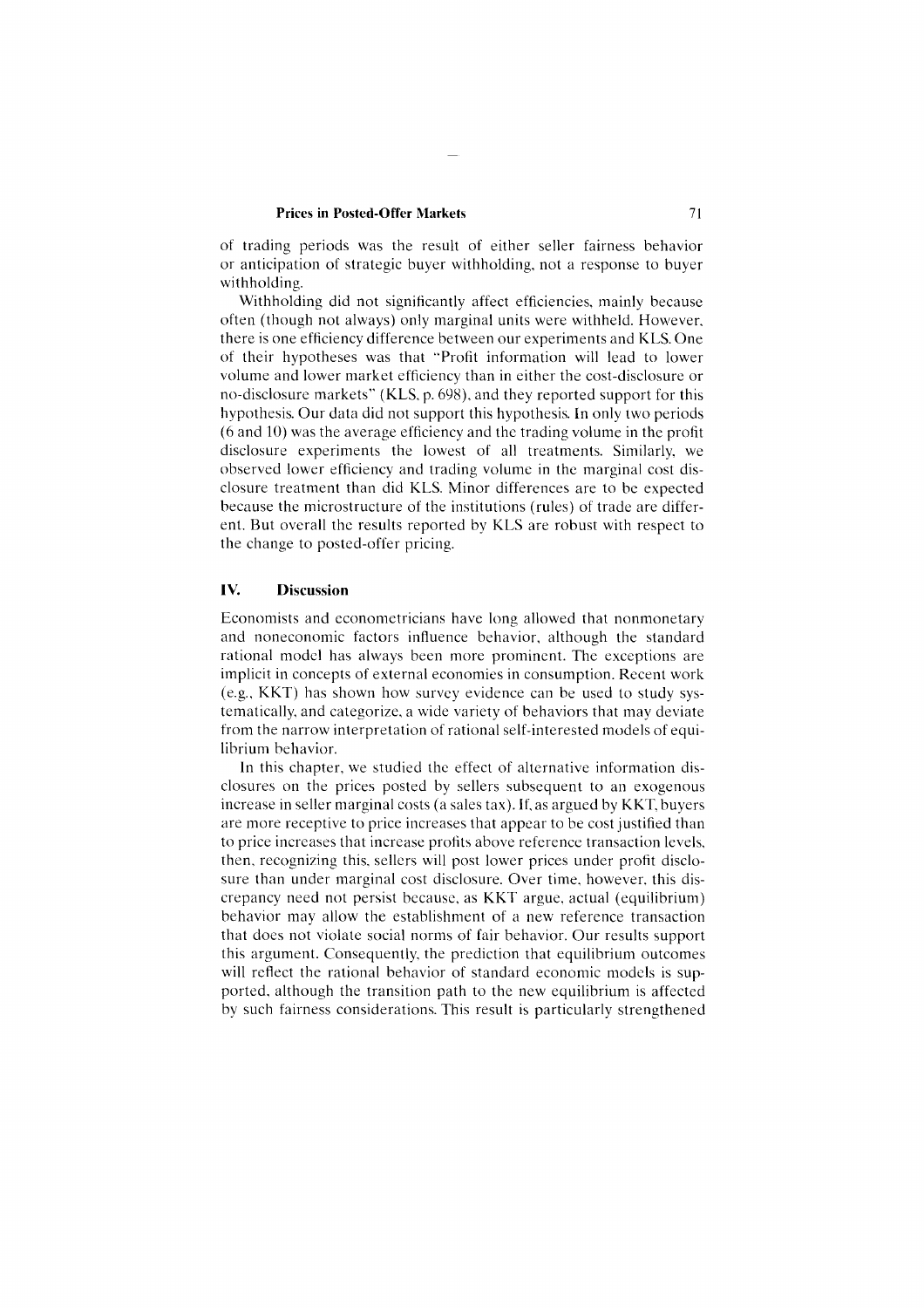by the fact that sellers could not see each other's prices. Hence, convergence was not helped by a seller seeing that others were raising prices. Our results also support the value of survey data in uncovering potential anomalies, which can then be tested in the context of motivated decisions to see if the findings survive in actual behavior.

According to the *New York Times* (Lohr, 1992), Hurricane Andrew, striking South Florida on August 24, 1992, provided a fine example of how the KKT fairness considerations are needed to modify economic theory. "What happened in the plywood market here after the storm is a classic example of fairness constraints at work .... The big companies (Home Depot. Georgia Pacific and Louisiana-Pacific) performed far differently (increasing the price only about half as much as the 'marker) than the price-gougers selling ice, water and lumber from the back of pickup trucks at wildly inflated prices in the (¡rst week after the hurricane hit. Classic economic theory, of course, defends these ... " (Lohr, 1992, p.  $C2$ ). Actually what classical theory does is to explain, not defend. the competitive market operated out of the back of pickup trucks. In a competitive market. those who would attempt to charge low prices would stock out more quickly, and thus are under pressure to raise prices, given the limited supplies: otherwise. arbitrage profits will be collected by third parties. Modern economics, in the form of reputation theory, also explains the actions of the large firms who have much greater control over their market. Their national sources of supply enable them, through transfers. to replenish stocks more quickly. price less aggressively, and build a long-term reputation for not "price gouging" (with free advertising, courtesy of the *Ncw York Times* article) but simultaneously reap supra normal profits (they did raise prices, if only half as much as the competitive fringe). But one does not need a utilitarian fairness ethic to explain the repeated game (versus one-shot) nature of the long-run outlook of large suppliers. Similarly, optimization theory predicts that if buyers believe that they can conserve their resources by complaining about price gouging being unfair, then they will do it. The long-term result (hidden from the average consumer) may actually build the market power of the large firms, reduce competition. and decrease welfare; all in the good name of fairness. Would a rose by another name smell so sweet?

# **V. What Is Fairness'!**

We think that the answer to the question What is fairness? is likely to depend on the particular context in which *fairness* is used. In the context that we study here, the results are not consistent with the idea that fair-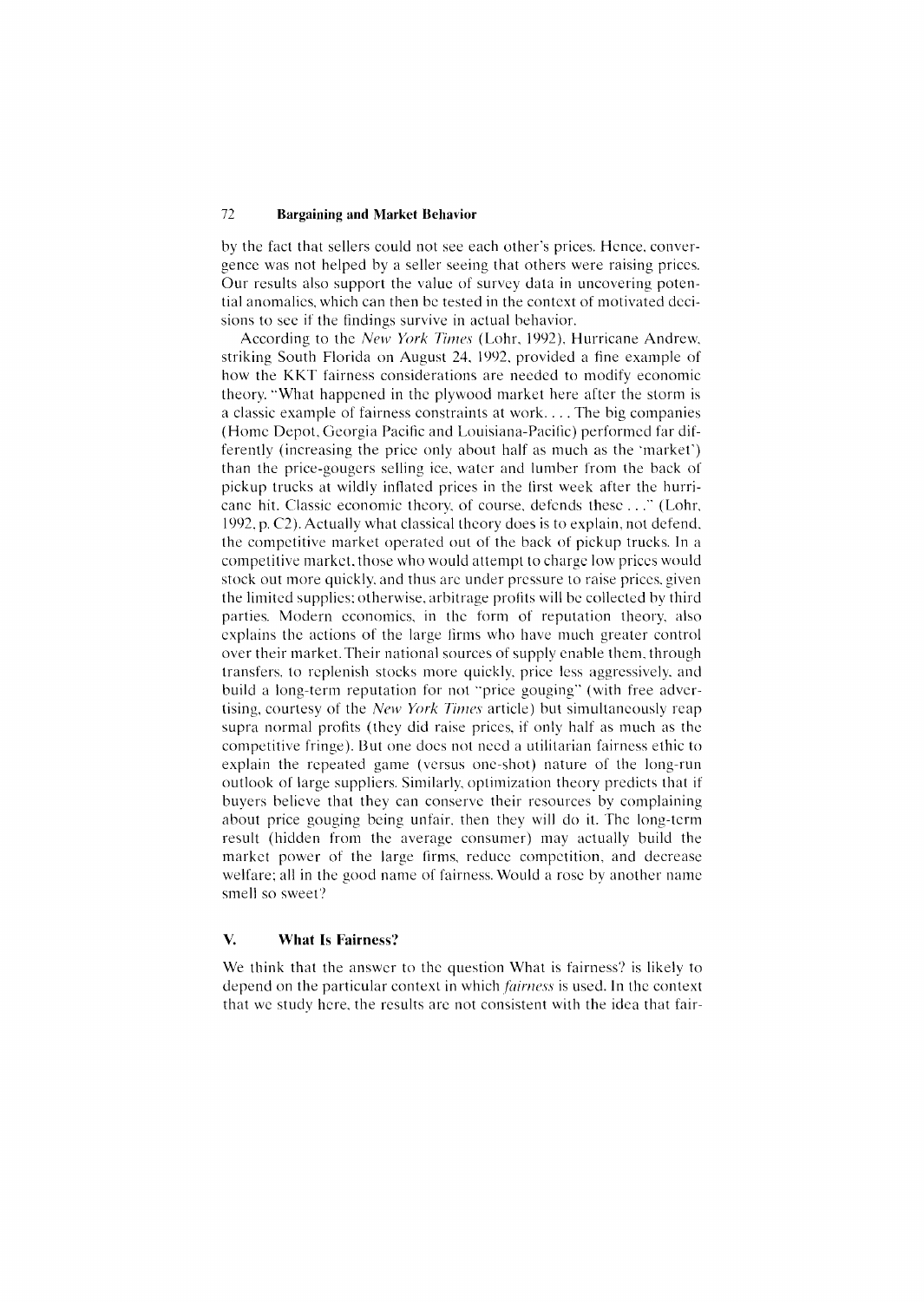ness considerations belong in the utility function, as an externality in consumption that alters in a sustainable way the equilibrium behavior predicted by the standards own utility maximizing model. $\delta$ 

We suggest that fairness in our context is best characterized as affecting agcnt expectations, not their utility funetions. Thus, buyers expecting (fccling that they have a right to) fair treatment believe that price increases resulting from external cost increases should not produce higher profits for sellers. Sellers, accepting this norm of fair treatment, or fearing retaliation, do not attempt initially to "extract" higher profit. These expectations yield no change in prices, initially, but such prices are unsustainable as an equilibrium (i.e., there is excess demand). In the absence of a utility being fair, sellers gradually do what comes naturally: They raise prices and find rewards in higher profits. If sellers received utilitarian value from fairness, they would be satisfied with lower profit by accepting the profit-fairness trade-off. If buyers received utilitarian value from fairness, their final equilibrium demand levels would not be predicted from the model that maximizes their monetary reward. By this interpretation, the expectations of both buyers anc\ sellers as to what is acceptable or fair changes over time. This also explains why fairness dominates the questionnairc responses of subjects. Their answers are based upon their expectations, not on the unanticipated and unanticipatable adjustments that can occur in the dynamics of actual market or experimental market behavior. This is beeause no one (except the expcrimenter in a market experiment) can anticipate the new equilibrium and its possible effect on transient expectations of what is fair. $7$ 

- $"$  To illustrate, suppose that there are two commodities, X and Z, and that the utility function for each buyer has the form,  $u(x, z/\pi / \pi_0) = z + ax - (b/2)x^2 - \alpha x[(\pi / \pi_0) - 1]$  with income constraint,  $I = z + px$ , where *p* is the price of *X* in units of *Z*. Note that, with the parameter  $\alpha > 0$ . an externality ( $\pi/\pi$ <sub>*i*</sub>) appears in the utility function. where  $\pi$ <sub>*i*</sub> is the profit of each seller in a reference (initial) situation, and  $\pi$  is the corresponding profit in a new situation. If buyers each maximize  $u$  subject to their income constraint, this leads to the demand equation:  $p = a - bx - \alpha[(\pi/\pi_0) - 1]$ . If each seller has quadratic increasing total costs, the profit function ( $y =$  output) can be written.  $\pi = py - (1/2\beta)y^2$ , which at a maximum yields the supply function,  $y = \beta p$ . Initially, let  $a = a_0$  and  $\pi = \pi_0$ . Then  $x_0 = y_0$ (demand equals supply) implies  $p = p_0 = a_0 - b\beta p_0$  and  $p_0 = a_0/(1+b\beta)$ :  $\pi_0 = (\beta/2)p_0^2$ . Now Iet demand increase with  $a = a_1 > a_0$ . Then  $x_1 = y_1$  implies the new equilibrium.  $p = p_1 =$  $a_1 - b\beta p_1 - a[(\pi_1/\pi_0) - 1]$ , with  $(\pi_1/\pi_0) = \rho p_1^2/\rho_0^2$ . Clearly, if  $\alpha > 0$ , the externality equilibrium.  $x_1 = y_1$  is distinct from that which would prevail, where  $x_1^* = y_1^*$ , based on the absence of the externality  $(\alpha = 0)$ . The price and quantity levels to which our experimental data converge over time correspond to the situation in this example in which  $(\alpha = 0)$  (i.e., the results in part two of the experiment are predicted from the standard own-maximizing model of utility).
- Our expectations interpretation of fairness is consistent with the results of Hoffman et al. (1994) in their ultimatum and dictator game experiments, although here the results are stronger because there are six (not one) bargainers on each side of the market. Also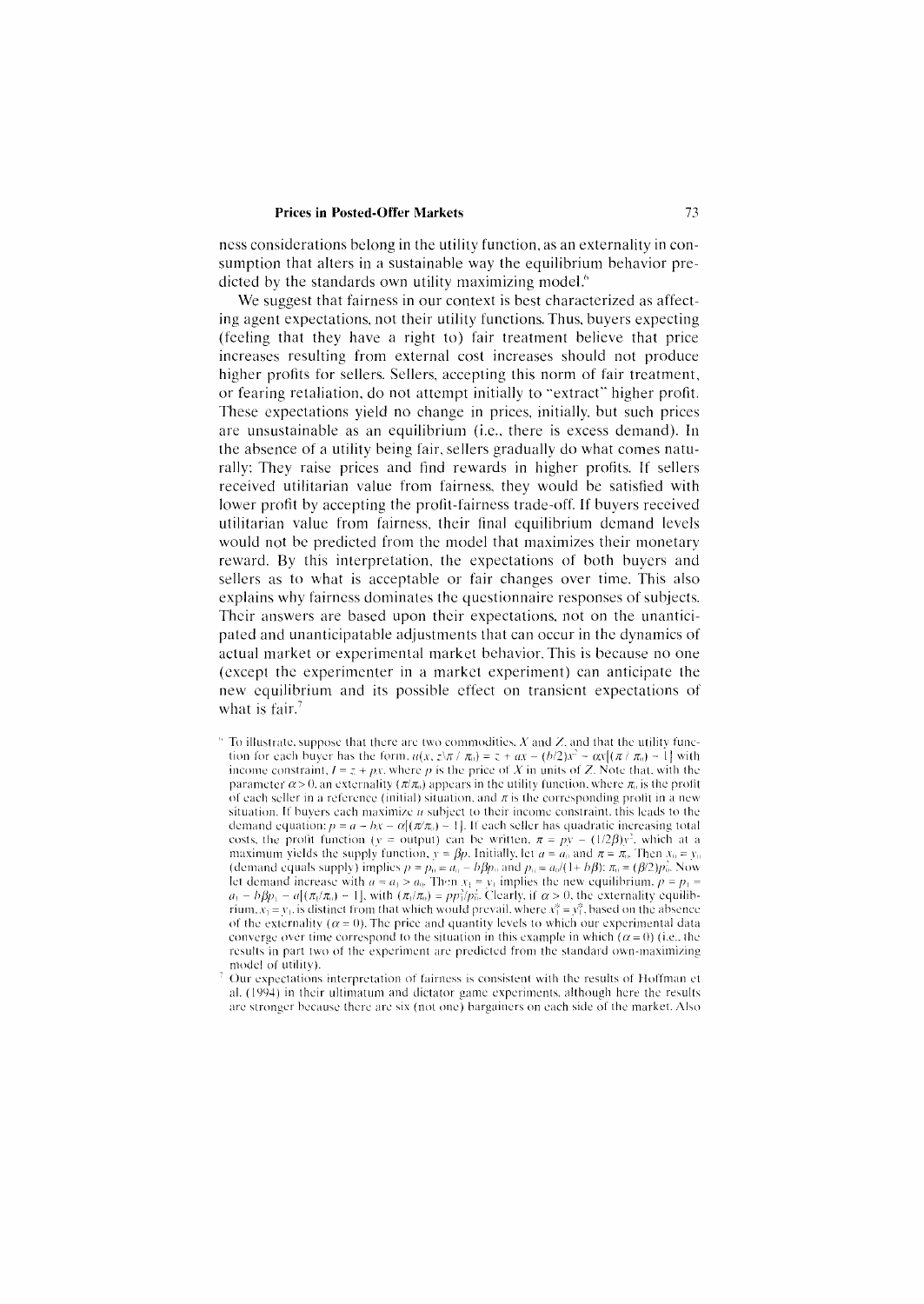AIso, questionnaire data summarize average, not marginal, opinion, and we know from hundreds of controlled laboratory experiments that competitive outcomes and efficiency are driven by marginal analysis (sometimes called the marginal trader hypothesis). Thus, in markets like the one in Figure 4.1, average MV and average MC are irrelevant to determining the equilibrium, where  $MV(Q<sub>c</sub>) \geq MC(Q<sub>c</sub>)$ . The marginal trader hypothesis explains why the Iowa Presidential stock market is a much more accurate predictor of the popular vote than opinion polls, although the participants prove to have, on average, all the standard opinion biases established by politica! science and sociologica! studies (Forsythe et al., 1992).

Fehr et al. (1993) provided a different context in which the word *fairness* is associated with deviations from self-interested behavior. First movers (buyers) compete by announcing buying priees (anonymously by telephone through an experimenter) to sellers who can accept but not make counter offers. Sellers then choose a "quality" or effort level for the good they produce; given any accepted price, it is in the sellers' interest to choose low effort but in the buyer-seller joint interest to choose high. Buyers do best individually with a low price, if sellers choose high effort, but the dominant strategy of sellers is to choose low. Cooperative play requires buyers to buy at a high price and to trust sellers to reciprocate with a high effort. **In** this two-stage market game, the gains from exchange are maximized by cooperative (fair) behavior not by competitive action in the self interest. The market study reported here is the opposite: the gains from exchange are maximized by competition, and reduced by fair behavior (unless their is utilitarian compensation from fairness ).

The Fehr et al. (1993) experimental data across pairs and periods shows a statistically and economically significant positive relationship between price and quality. The results are especially interesting since the pairings by the market are not constant through time so that reciprocity is diffuse.

It is not clear, however, in what sense these results are explained by

see Binmore et al. (1992) who reported Nash bargaining experiments in which the median suhject optimizes in the long run in accordance with tbe tbeory using trial-and-crror adjustment processes. "However, the subjects seem to see no contradiction between such optimizing and 'fair' behavior, since the median subject reports as fair pretty much what actually happens towards the end of the games he or she played. These results are consistent with a view that regards behavior as being shaped by social norms in the minds of the subjects, but which sees the social norms themselves being determined by evolutionary considerations of which the subjects are only dimly aware" (Binmore et al., 1992, p. 34). This is consistent with KKT, with the adaptive results in the psychology literature. and with the results reported in this chapter.